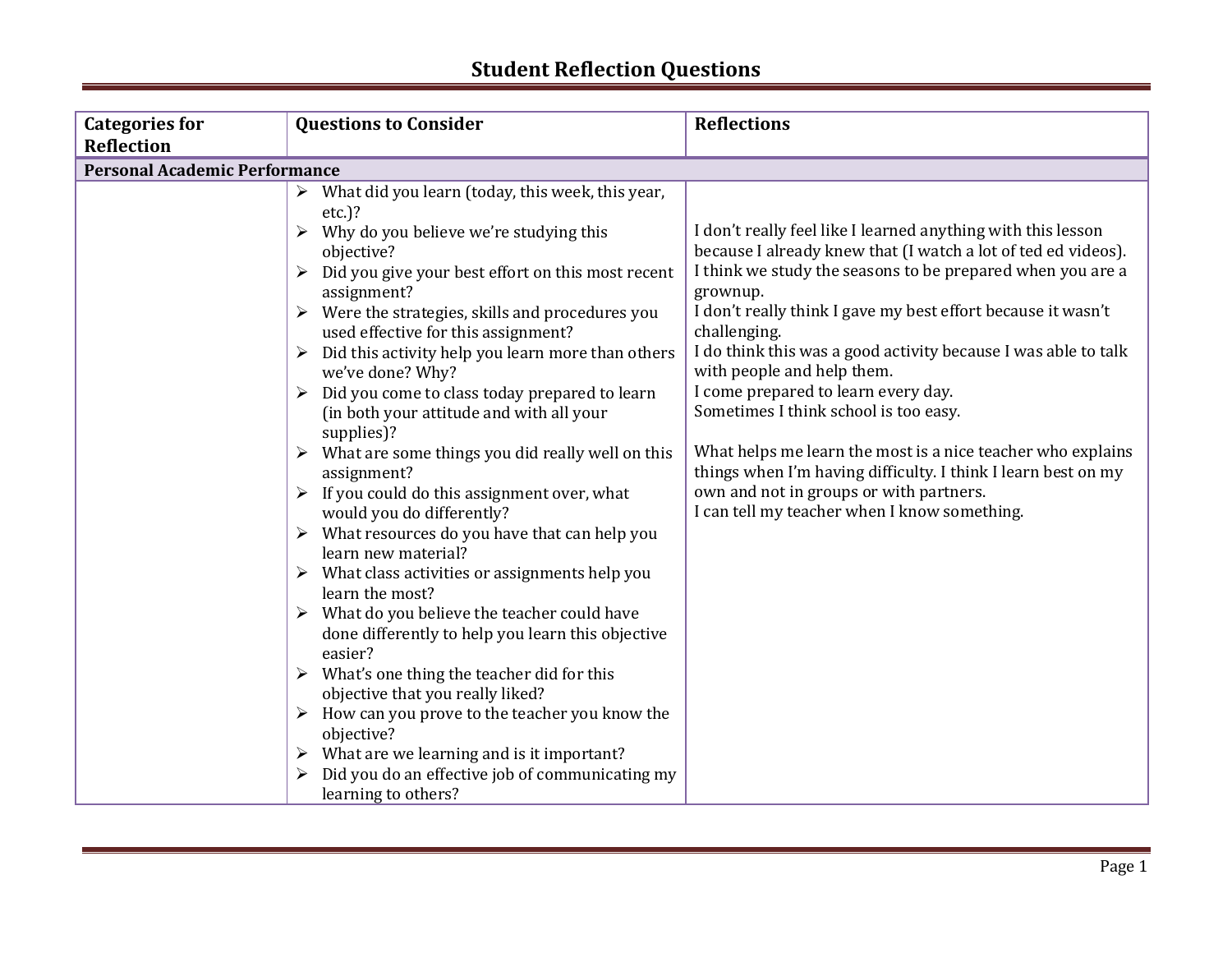| <b>Categories for</b>                | <b>Questions to Consider</b>                                                                                                                                                                                                                                                                                                                                                                                                                                                                                                                                                                                                                                                                                                                                                                                                                                                                                                                                                                                                                                                                                                             | <b>Reflections</b>                                                                                                                                                                                                                                                                               |  |  |
|--------------------------------------|------------------------------------------------------------------------------------------------------------------------------------------------------------------------------------------------------------------------------------------------------------------------------------------------------------------------------------------------------------------------------------------------------------------------------------------------------------------------------------------------------------------------------------------------------------------------------------------------------------------------------------------------------------------------------------------------------------------------------------------------------------------------------------------------------------------------------------------------------------------------------------------------------------------------------------------------------------------------------------------------------------------------------------------------------------------------------------------------------------------------------------------|--------------------------------------------------------------------------------------------------------------------------------------------------------------------------------------------------------------------------------------------------------------------------------------------------|--|--|
| <b>Reflection</b>                    |                                                                                                                                                                                                                                                                                                                                                                                                                                                                                                                                                                                                                                                                                                                                                                                                                                                                                                                                                                                                                                                                                                                                          |                                                                                                                                                                                                                                                                                                  |  |  |
| Questions to ask at the end of class |                                                                                                                                                                                                                                                                                                                                                                                                                                                                                                                                                                                                                                                                                                                                                                                                                                                                                                                                                                                                                                                                                                                                          |                                                                                                                                                                                                                                                                                                  |  |  |
|                                      | Reflect on your thinking, learning, and work<br>$\blacktriangleright$<br>today. What were you most proud of?<br>Where did you encounter struggles today, and<br>what did you do to deal with it?<br>What about your thinking, learning, or work<br>$\blacktriangleright$<br>today brought you the most satisfaction? Why?<br>What is frustrating you? How do you plan to<br>deal with that frustration?<br>What lessons were learned from failure today?<br>➤<br>Where did you meet success, and who might<br>$\blacktriangleright$<br>benefit most from what you've learned along<br>the way? How can you share this with them?<br>What are your next steps? Which of those steps<br>➤<br>will come easiest? Where will the terrain<br>become rocky? What can you do now to<br>navigate the road ahead with the most success?<br>What made you curious today?<br>➤<br>How did I help you today? How did I hinder<br>$\blacktriangleright$<br>you? What can I do tomorrow to help you<br>more?<br>How did you help the class today? How did you<br>➤<br>hinder the class today? What can you do<br>tomorrow to help other learners more? | Helping other people is what I was most proud of.<br>I encountered struggles when we were making the model.<br>It was satisfying knowing the answer but also frustrating<br>because I want a challenge.<br>Today I helped the class because I already knew what to do<br>and I didn't tell them. |  |  |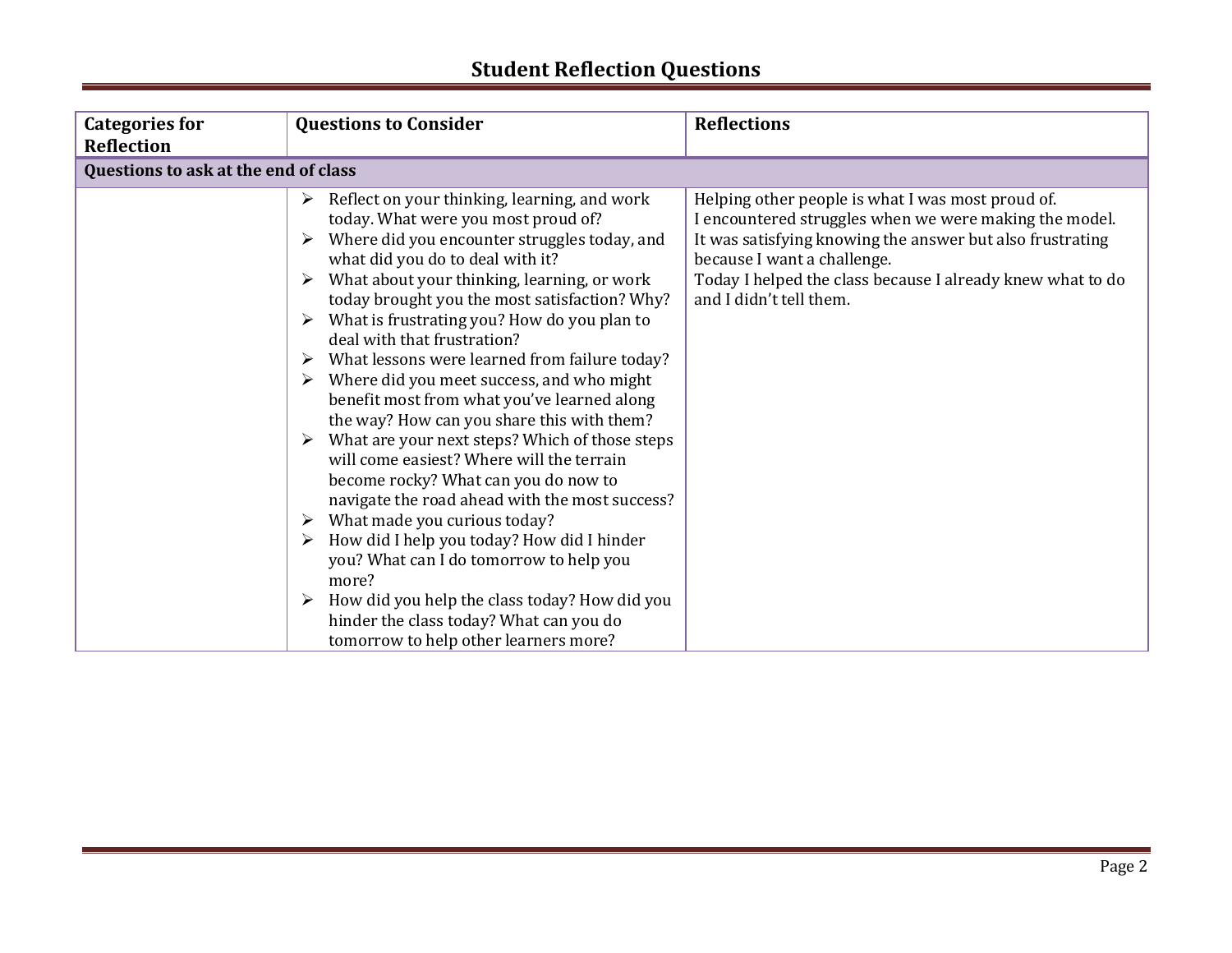| <b>Categories for</b><br><b>Reflection</b>                                  | <b>Questions to Consider</b>                                                                                                                                                                                                                                                                                                                                             | <b>Reflections</b>                                                                           |
|-----------------------------------------------------------------------------|--------------------------------------------------------------------------------------------------------------------------------------------------------------------------------------------------------------------------------------------------------------------------------------------------------------------------------------------------------------------------|----------------------------------------------------------------------------------------------|
| <b>Metacognition Questions To Help Students Think About What They Think</b> |                                                                                                                                                                                                                                                                                                                                                                          |                                                                                              |
| 1. Reflection &<br>Collaboration                                            | > What do you think about what was said?<br>$\triangleright$ How would you agree or disagree with<br>this?<br>$\triangleright$ Are there any other similar answers you<br>can think of with alternative routes?<br>▶ Does anyone in this class want to add<br>something to the solution?<br>$\triangleright$ How might you convince us that your<br>way is the best way? | I disagreed when people said the Earth is farther away during<br>winter.                     |
| 2. Self-Reflection                                                          | $\triangleright$ How did you determine this to be true?<br>$\triangleright$ Why didn't you consider a different<br>route to the problem?<br>$\triangleright$ Why does that answer make sense to<br>you?<br>$\triangleright$ Is there any way to show exactly what<br>you mean by that?                                                                                   | I don't really understand this.                                                              |
| 3.<br>Reasoning                                                             | $\triangleright$ Why do you think this works? Does it<br>always? why?<br>$\triangleright$ How do you think this is true?<br>$\triangleright$ Show how you might prove that?<br>$\triangleright$ Why assume this?<br>> How might you argue against this?                                                                                                                  | I don't think there is much to reason about when it comes to the<br>earth and it's rotation. |
| 4. Analysis                                                                 | $\triangleright$ How might you show the differences and<br>similarities?<br>$\triangleright$ What patterns might lead you to an<br>alternative answer?<br>$\triangleright$ How many possibilities can you think of<br>and why?<br>> Predict any number of results?                                                                                                       |                                                                                              |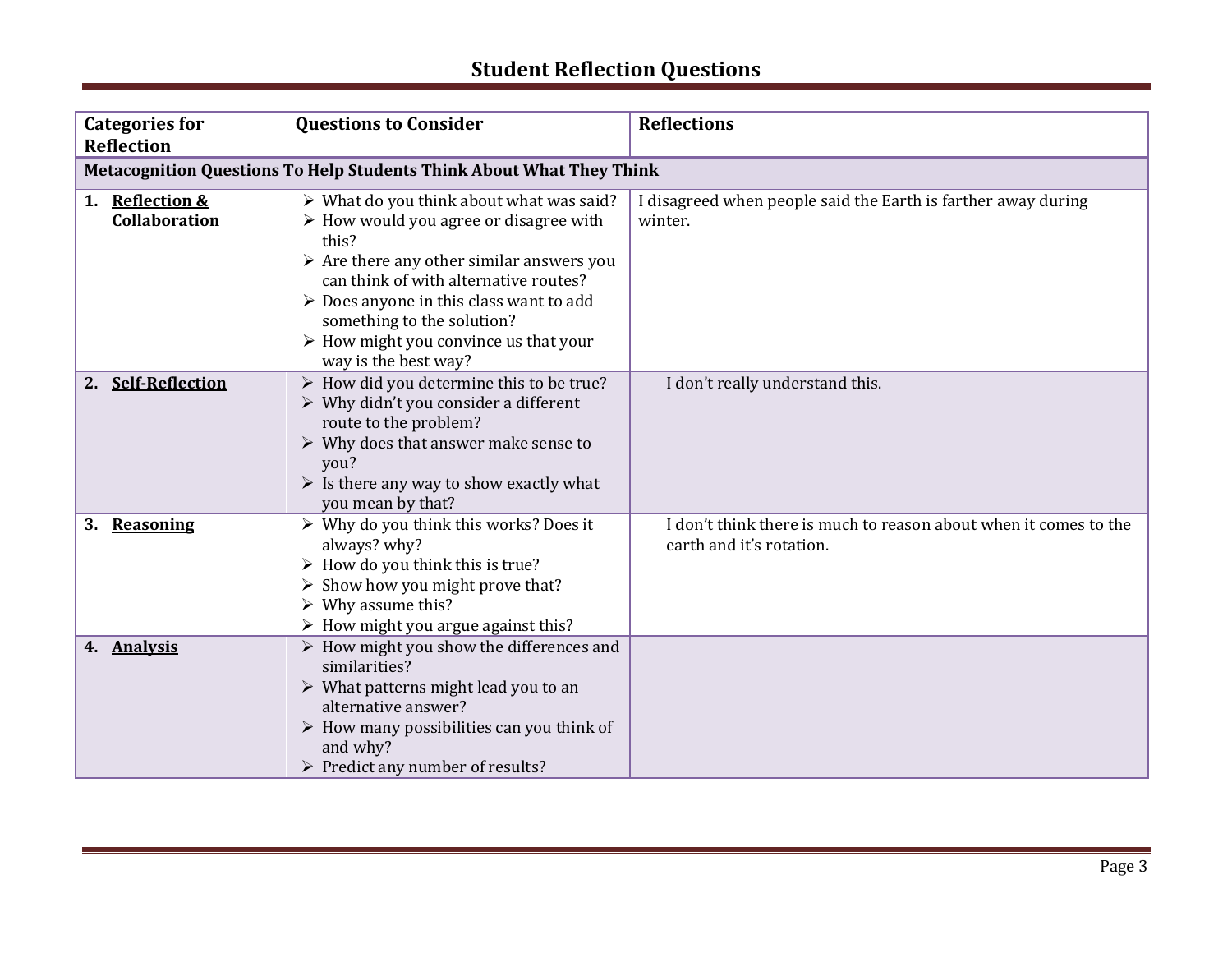| <b>Categories for</b>                                                       | <b>Questions to Consider</b>                                                                                                                                                                                                                                                                                                                                                                                                                                                                                                                                                                                                                                                                                                                                               | <b>Reflections</b>                                           |
|-----------------------------------------------------------------------------|----------------------------------------------------------------------------------------------------------------------------------------------------------------------------------------------------------------------------------------------------------------------------------------------------------------------------------------------------------------------------------------------------------------------------------------------------------------------------------------------------------------------------------------------------------------------------------------------------------------------------------------------------------------------------------------------------------------------------------------------------------------------------|--------------------------------------------------------------|
| <b>Reflection</b>                                                           |                                                                                                                                                                                                                                                                                                                                                                                                                                                                                                                                                                                                                                                                                                                                                                            |                                                              |
| <b>Metacognition Questions To Help Students Think About What They Think</b> |                                                                                                                                                                                                                                                                                                                                                                                                                                                                                                                                                                                                                                                                                                                                                                            |                                                              |
| 5. Connections                                                              | How does this relate daily occurrences?<br>Which ideas make the most sense and<br>why?<br>Which problems feel familiar? Why?<br>➤<br>How does this relate to current events?<br>What kinds of examples make this<br>problem workable?<br>$\triangleright$ What other problems fit this style or<br>example?                                                                                                                                                                                                                                                                                                                                                                                                                                                                | Well everyday is part of a season so that is how it relates. |
| <b>Literary Ouestions</b><br>6.                                             | How did any of the characters or events<br>remind you of yourself? Why?<br>How did the character's actions affect<br>$\blacktriangleright$<br>you? Explain.<br>$\triangleright$ If you were this character, how would<br>the story change?<br>$\triangleright$ What surprised or confused you about<br>the characters or events? Explain.<br>Why do you think the author wrote from<br>this character's view?<br>What do you think the author is trying to<br>accomplish?<br>$\triangleright$ How is the author thinking about the<br>world?<br>$\triangleright$ Why do you think this story could<br>actually happen, or not?<br>How can this story teach us something<br>about our lives?<br>How do you think the characters<br>resolved the major conflict in the story |                                                              |